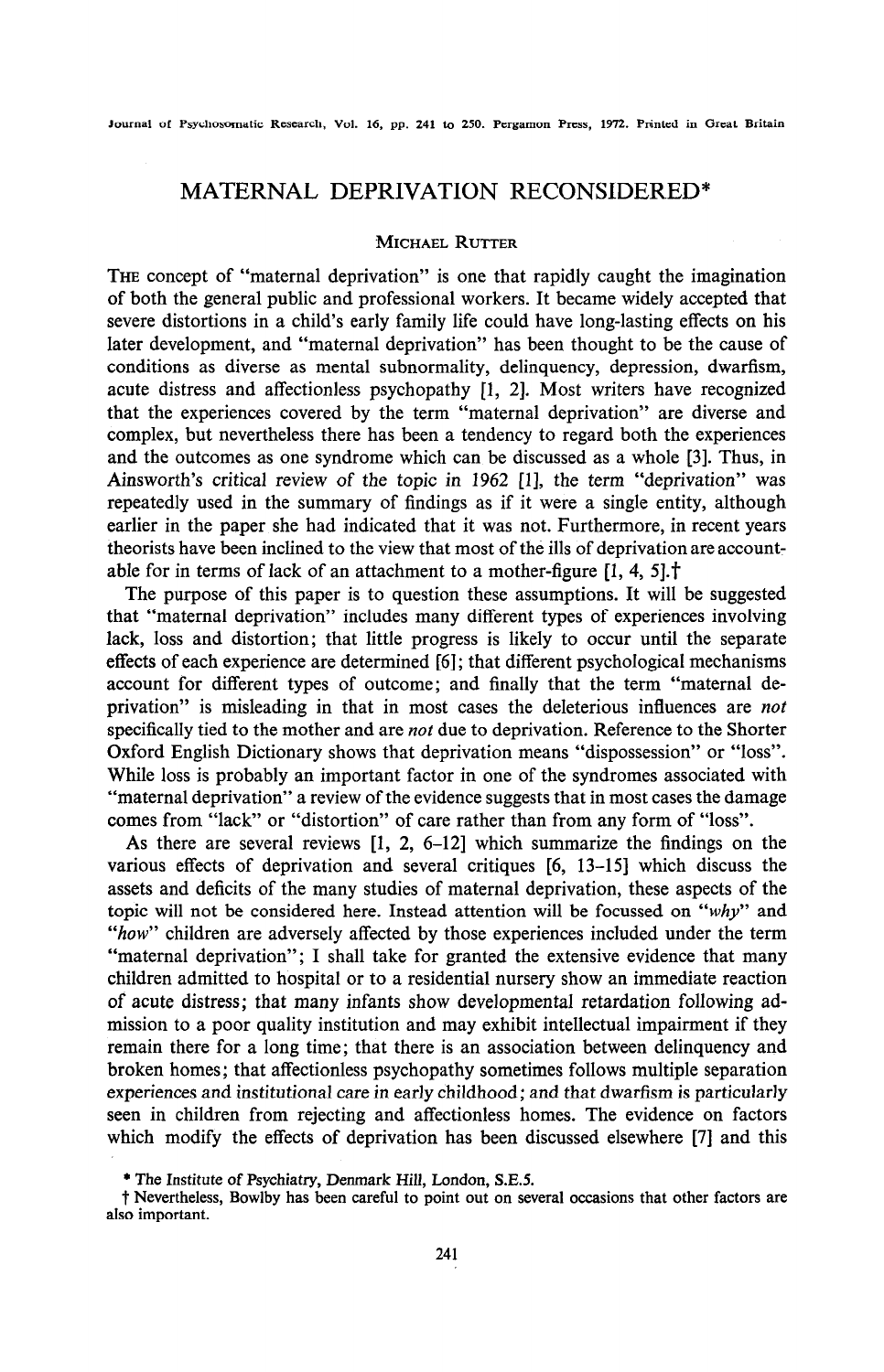evidence wiI1 be used to analyse the psychological mechanisms which might account for the six main syndromes of childhood associated with maternal deprivation.\* Depression will not be discussed as this has mainly been studied in adults [16]. The important evidence that children differ in their response to stress [7, 11, 16] will also not be considered.

### *Acute distress*

Largely as a result of Bowlby's emphasis on the value of studying children's immediate responses to separation experiences [17] there is now a substantial body of evidence on what happens in these circumstances [7]. Nowhere is this better illustrated than in the Robertsons' films. Most work has been concerned with the effects on children of their admission to hospital or to a residential nursery. It is well established that many (but not all) young children show an immediate response of acute distress and crying (the period of "protest"), followed by misery and apathy (the phase of "despair") and finally there is a stage when the child becomes apparently contented and seems to lose interest in his parents ("detachment" in Robertson's and Bowlby's terms).

There is considerable individual variation in how children respond and not all children are upset by the experience. Nevertheless the pattern as described is a common one in children between six months and four years of age.

It is evident that several factors must be operative. One of these is the type of care provided during the separation. Experimental studies have shown how distress may be reduced by provision of toys, and clinical investigations have demonstrated how measures designed to make hospital admission less traumatic can help alleviate children's unhappiness while away from their parents. The Robertson's films have also illustrated how children looked after in a good family setting adapt to separation much better than children in hospital or in a residential nursery. All these findings indicate that quite apart from the experience of separation, what happens to the child during separation can make a big difference to whether or not he reacts by showing severe distress.

On the other hand, there is a good deal of evidence to suggest that, in some circumstances, separation itself can be a disturbing influence. For example, experimental studies with toddlers have shown how very brief departures of mothers may lead to immediate distress. Perhaps the most convincing evidence that separation is one key variable is the finding that the presence of sibs or other familiar persons greatly reduces children's distress following admission to hospital or in some other stress situation. Distress seems to be less even though the accompanying person neither provides nor improves maternal care. A further pointer to the importance of separation is the fact that distress is rarely seen in infants under six months. It is significant that children show most distress at an age just after they are beginning to show attachment to their parents. Separation is probably stressful then just because it is interrupting an important bond at a time when children have difficulty maintaining a relationship through an absence.

It may be concluded that the syndrome of acute distress following hospital ad-

<sup>\*</sup> It is not suggested that any of these syndromes is entirely explicable in terms of 'deprivation'. Genetic and biological factors are also important but will not be discussed here. Rather, possible mechanisms will be discussed only with respect to that part of the variance which is due to 'deprivation'.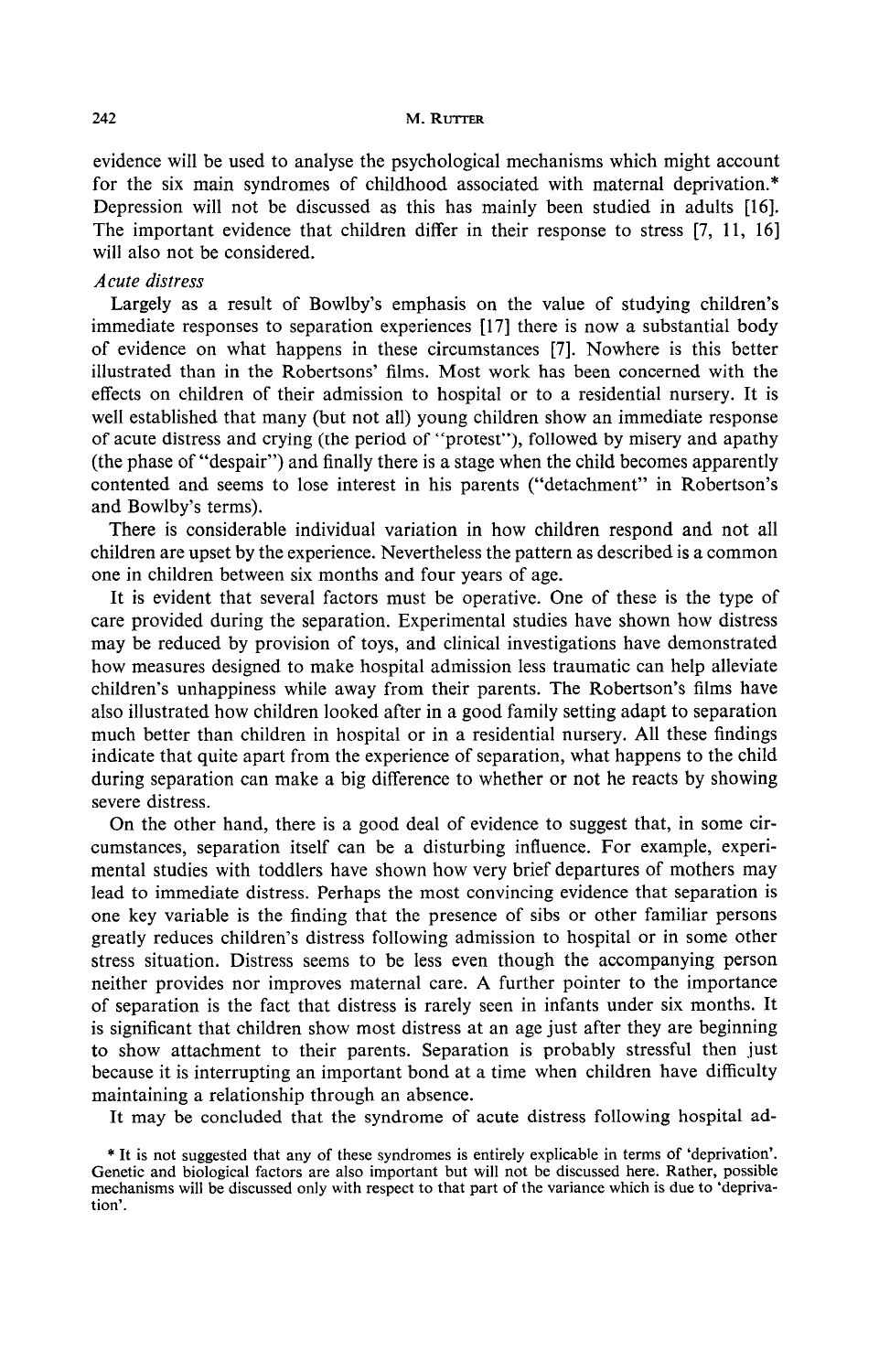mission is due in considerable part to a child's separation from his family, although poor care and unpleasant experiences also play an important role. But, is separation per se the crucial factor? Recent evidence suggests that probably it is not.

So far as rhesus monkeys are concerned this has been well demonstrated in Hinde's very important studies [18-201. He has emphasised three findings all of which point toward the conclusion that the basic variable is disturbance in the mother-infant interaction, not separation as such, First, infants' distress is a function of the characteristics of both the pre-separation and the contemporaneous mother-infant relationship. Second, changes in the mother-infant interaction following reunion largely depend on the mother. Third, infants who have been temporarily removed from their usual living group show less distress on their return than do infants who have remained "at home" but whose mothers have been removed for a period. Accordingly, in rhesus monkeys separation seems to have its deleterious effects by virtue of its alteration of the mother-infant interaction. When separation is not associated with any disturbance in this interaction, then ill-effects are minimal. When separation is associated with a disturbed relationship ill-effects are maximal.

Does the same apply to human infants? The evidence is meagre but what findings there are are certainly consistent with Hinde's view. The role of the mother in motherinfant interaction may well be different in humans, but disturbance in the relationship still seems to be the crucial variable. For example, in the two cases studied, the Robertsons' films show that children separated from their family and placed in the private home of people they had only met for the first time a few days ago did *not*  exhibit the acute distress of similar children placed in a residential nursery. In both situations the children's physical needs were well met and there was a probably adequate provision of toys and activities. What differentiated the private home from the nursery was the provision of an intense individual interaction between the child and one person (the same person throughout the separation experience).

It is suggested that the syndrome of acute distress occurs when there is a lack of opportunity for the infant to manifest attachment behaviour or where the motherinfant interaction associated with attachment is distorted or disrupted for some reason. However, the evidence that distress in hospital or some other stressful situation is much reduced by the presence of a sib or friend, even though the mother remains absent, strongly suggests that there is nothing specific about *mother*-attachment.

In summary, the syndrome of distress is probably due in part to a disruption of the bonding process, but the bonding is not necessarily with the mother. Thus, so far as this syndrome is concerned, the description "deprivation" is correct, as "loss" is a key variable. The adjective "maternal" is somewhat misleading as it appears that it is loss of a person to whom the child is attached which matters. Nevertheless, it is only slightly inaccurate because the person to whom infants are usually most attached is the mother.

## *Developmental retardation*

Do the same mechanisms apply to the other syndromes associated with "maternal deprivation"? "Developmental retardation" will be considered first as the only other short-term consequence of much importance. The findings here are quite different. First the association with age differs in that there is no lower age limit. Infants under the age of six months in institutions where there is little stimulation vocalise little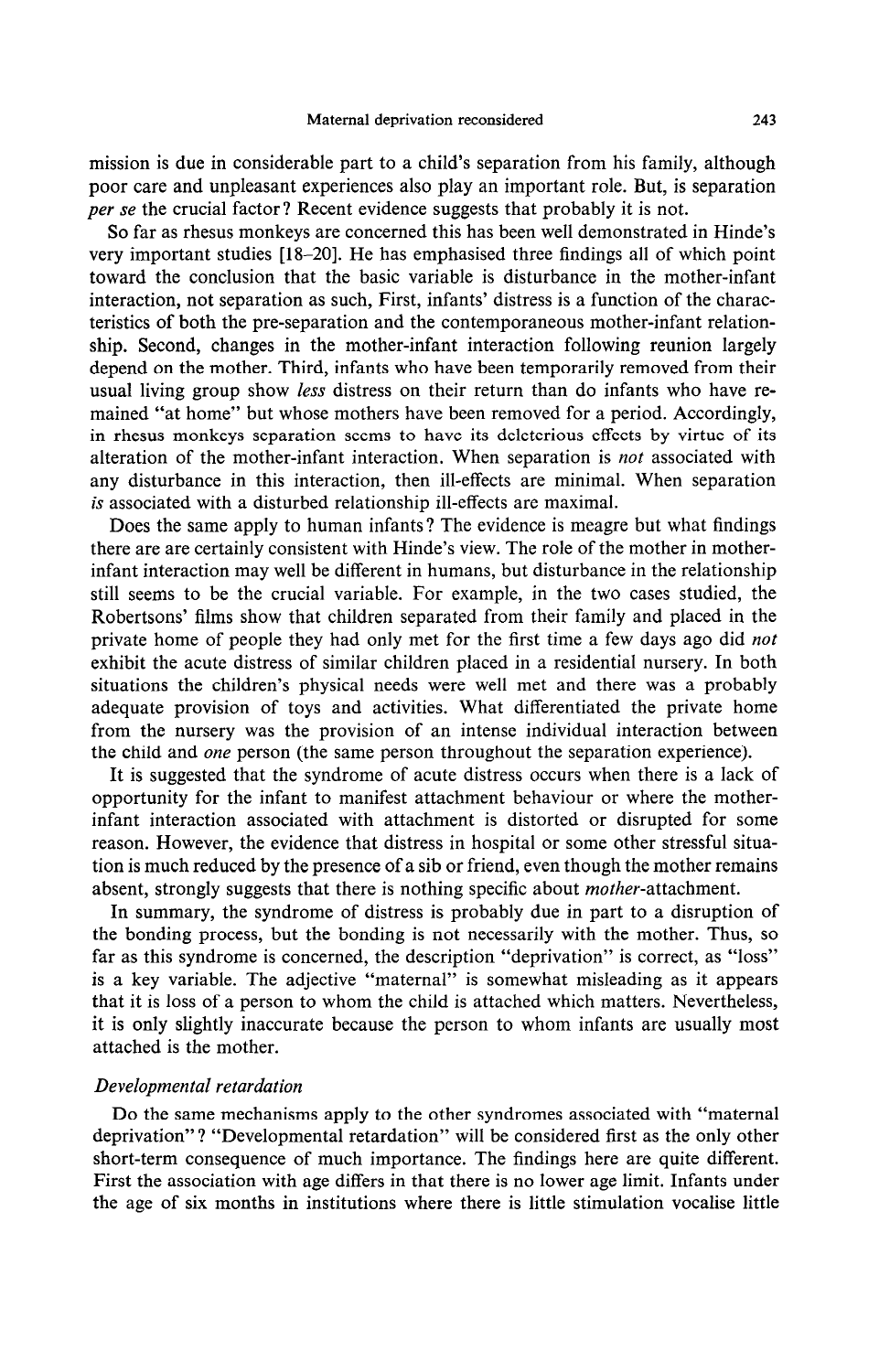and become socially unresponsive [7]. Deviations in language, social and motor development have been reported as early as the second month. Severe retardation has been found in children born in, or admitted to institutions in the first month of life at a time when they have yet to develop any attachments and when they have a very limited ability to differentiate between the adults providing care. This stands in sharp contrast to the syndrome of distress which is rare before six months.

Secondly, developmental retardation seems to be completely reversed by increasing social, tactile, and perceptual stimulation without altering any other aspect of institutional life and without altering the child's separation from his family. Furthermore this reversal occurs even though the stimulation is given by someone who is not providing maternal care. There are now some half-dozen independant studies all producing closely similar results which provide evidence for this conclusion [7]. Thirdly, some institutions do not give rise to developmental retardation in spite of the fact that the children in them have all experienced separation from their parents.

Developmental retardation then, is due to a *lack* of stimulation and not to a loss of stimulation. Accordingly, privation is a more correct description than deprivation. Moreover, it is a lack of stimulation which matters and not mother's presence, so that "experiential" is a more appropriate adjective than "maternal". Altogether, the psychological mechanisms appear quite different to those operating in the case of the syndrome of distress.

### *Intellectual impairment*

In turning to the long-term consequences of "maternal deprivation" it is appropriate to start with intellectual impairment, which may follow on from developmental retardation if the infant remains in a poor quality institution. As one might expect, comparable mechanisms seem to be operative.

The main findings to be taken into account are as follows—parent-child separation and broken homes are *not* associated with mental retardation; an institutional upbringing is often accompanied by intellectual impairment but this effect is found only with some institutions; similar effects stem from depriving circumstances in the child's own home; and retardation is more evident with respect to language and verbal skills, perceptuo-motor skills seem less susceptible to the retarding effect of privation.

If we focus on institutions first, it is apparent from several studies that if the provision of child-care is improved then the children's intellectual growth also increases. It follows from these findings that really good institutions should not cause any intellectual retardation and indeed that seems to be the case. It appears that it is not whether you are brought up at home or in an institution which matters for cognitive growth but rather the type of care you receive. It is more difficult to provide adequate opportunities for intellectual development in institutions but it can be done.

If it is the quality of care which matters, then mental retardation should also be apparent in children who remain with their own family but whose home life provides little stimulation: that *is* the case. For example, the early studies of canal boat children and of children from isolated mountain communities all showed that verbal abilities were seriously retarded and were more so in older children than in youngsters, suggesting progressive impairment due to deprivation of some aspect of experience. The importance of experiential factors is also demonstrated by the many studies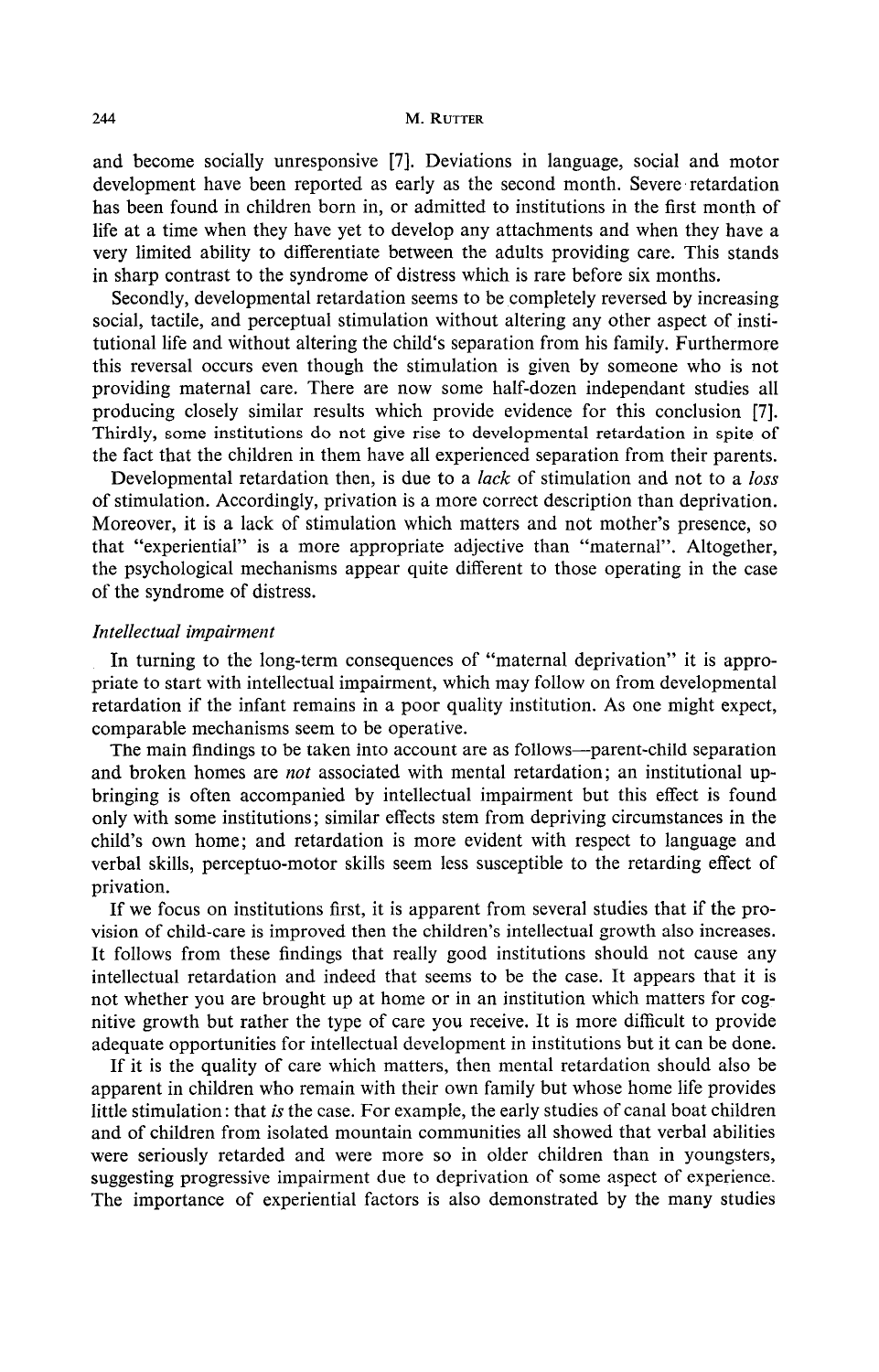which have shown that children in large families have a poor verbal intellectual development compared with children in small families [6]. Whereas the exact mechanism involved remains uncertain, the effect seems to be environmental rather than genetic.

The conclusion that "stimulation" is necessary for intellectual growth does not take us very far unless we can specify what sort of stimulation is needed. Is it social, sensory or linguistic stimulation which matters and is it the quantity or quality of stimulation which is relevant ?

There are numerous animal studies which have shown that a lack of sensory stimulation can have a profound effect on development. For example, animals reared in darkness show later deficiences in perceptual discriminations and visual learning. These animals also show defects in the retina and visual cortex so that the effects are neural as well as behavioural. However, these experiments are concerned with highly specific effects of highly specific sensory restriction and so are of very limited relevance to the question of "maternal deprivation" in man. Casler [22] has nevertheless suggested that pure perceptual restriction plays a crucial role in the retardation of institutional children. This may well be the case in conditions of severe global retardation (as in the worst types of old-fashioned institution) but it appears less likely to be the main factor in more ordinary circumstances of privation.

Perhaps the two key findings are (1) that environmental privation leads largely to an impairment in *verbal* intelligence and (2) that the effects are similar in this respect for children reared in their own homes and for those brought up in institutions. Consideration of the situation of children reared in large families (one of the circumstances associated with verbal impairment) makes it clear that a mere reduction in the *amount* of sensory, social or linguistic stimulation is unlikely to provide an explanation, although impairment in the quality of any of these might. It has been suggested that children in large families show impaired verbal intellectual development because their contacts are more with children than with adults with the result that their language environment is less rich and complex than in smaller families. However, it may be the *clarity* of the language environment rather than its complexity which is the key variable. Preliminary studies of family conversations by Friedlander [20] suggest that the presence of several children tends to lead to a tumultuous clamour in which several people speak at once at several different levels.

Much the same conclusions stem from an examination of environmental influences on language development [21]. In babies the main stimulus to vocalization is provided by non-social *verbal* stimulation rather than by non-verbal *social* stimulation-in other words a tape-recorded voice has more effect than a silent person. But to be effective the words must be meaningful to the child-a mere repetition of words is not enough. The same applies to the effects on language development in older preschool children. If deprived children are given extra play sessions with an adult this has no significant effect on language unless there is also talking. But the special provision of sessions when adults deliberately engage children in conversation has been shown to have a significantly beneficial effect on language development.

In summary with respect to mental retardation, the evidence suggests that an absolute restriction of any type of stimulation can have deleterious effects but probably the single most important factor concerning verbal intellectual development is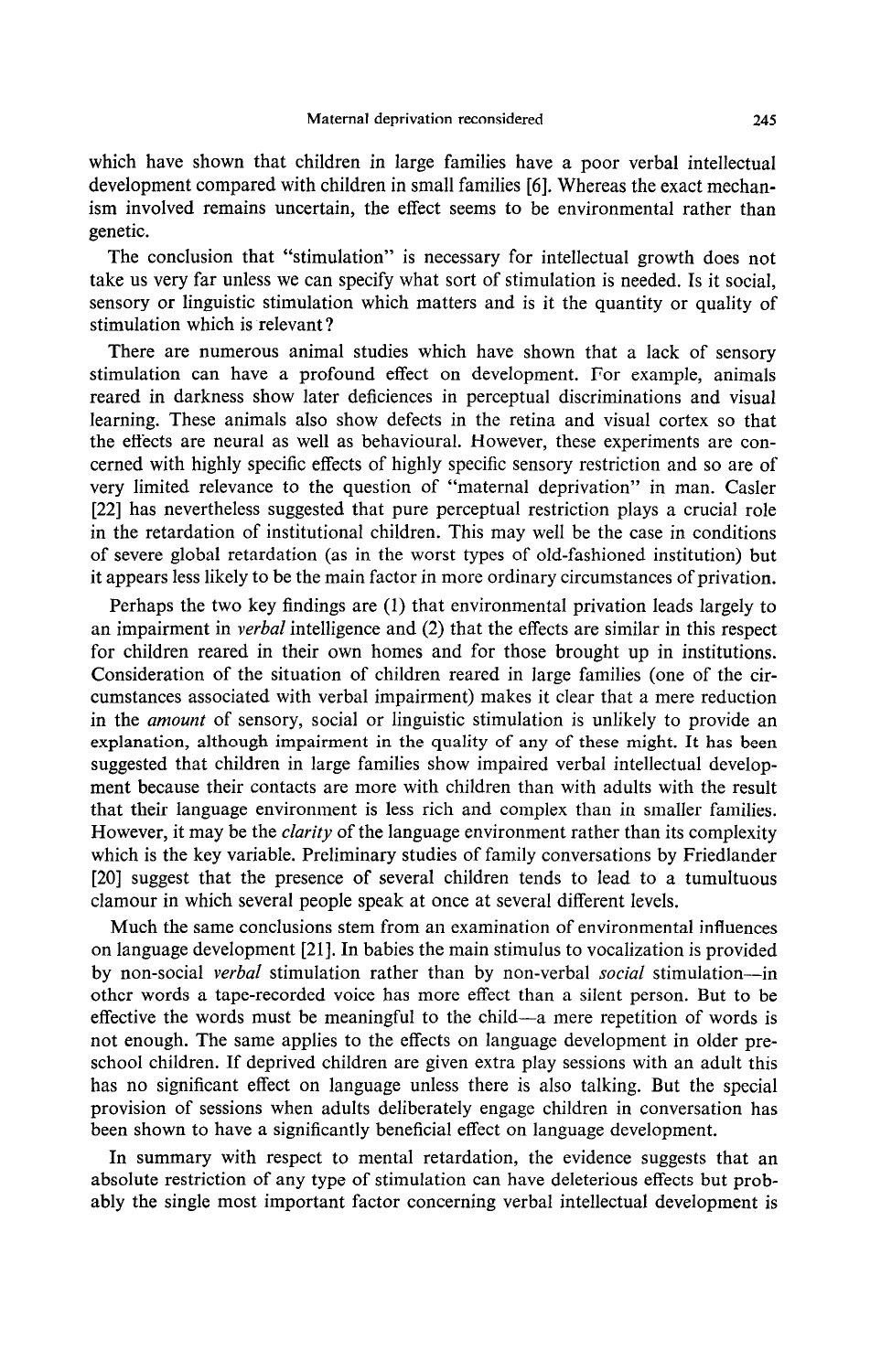the child's language environment. \* How much he is talked with is important, but the content of the conversational interchange he experiences is more important. Because it is necessary that adults develop and respond to the child's speech, in all ordinary circumstances it is necessary for the verbal stimulation to be provided by people. Nevertheless, it is the conversation that matters, the mere presence of an interested adult is not enough. Probably with all forms of stimulation the distinctiveness and meaningfulness of stimuli are more important than the absolute level of stimulation. So again the effect is explicable in terms of "privation" which is "experiential" (especially linguistic) rather than "maternal deprivation".

# *Dwarjism*

The next syndrome to consider is "deprivation dwarfism", a condition found in children who have experienced extreme and long-standing emotional deprivation [9]. It has usually been assumed that *emotional* deprivation can lead to dwarfism even when nutritional intake remains adequate. I suggest that this is probably wrong and that inadequate food intake is usually the correct explanation.

Possible mechanisms include endocrine dysfunction, anorexia following depression, distortion of diet, and malabsorption. There is not time to consider the evidence on these in detail. Suffice it to say that although each may play a part in individual cases the evidence is against any constituting the main mechanism [7]. In contrast, there are two recent studies which both point to the importance of underfeeding. First, confirming Davenport's earlier study with chimpanzees, Kerr *et al. [24]* showed that when infant rhesus monkeys are reared under conditions of total social isolation but normal opportunities for dietary intake they developed gross behavioural abnormalities but their growth rates were entirely normal.

The importance of undereating has been shown more directly in a well controlled study by Whitten and his colleagues [25]. Thirteen maternally deprived human infants with height and weight below the third percentile were investigated. The inadequate mothering at home was simulated in hospital by solitary confinement for two weeks in a windowless room, but the infants were offered a generous diet. In spite of the continuing emotional and sensory deprivation all but two showed accelerated weight gain. Following this period of understimulation, the infants were given a high level of mothering and sensory stimulation but the diet remaining as before. This caused no change in rate of weight gain.

Following this study, three other infants were investigated. They were not admitted to hospital nor were the parents told of the suspected diagnosis of maternal deprivattion. Instead, under the guise of investigation of caloric intake, feeding was carried out by mothers in the presence of an observer, no attempt being made to alter maternal handling or social circumstances. All infants gained weight at a markedly accelerated rate and the mothers subsequently admitted that the infants ate more food during the experimental period than previously, although the diets were duplicates of what the mothers *claimed* that they fed the infants. Other evidence also suggested that the mother's dietary histories were often grossly inaccurate.

The findings are not conclusive in that short-term weight gain was studied rather than a long-term increase in height and the infants were younger than most cases of

\* Other aspects of the environment may well be more important for the growth of other types of cognitive functions.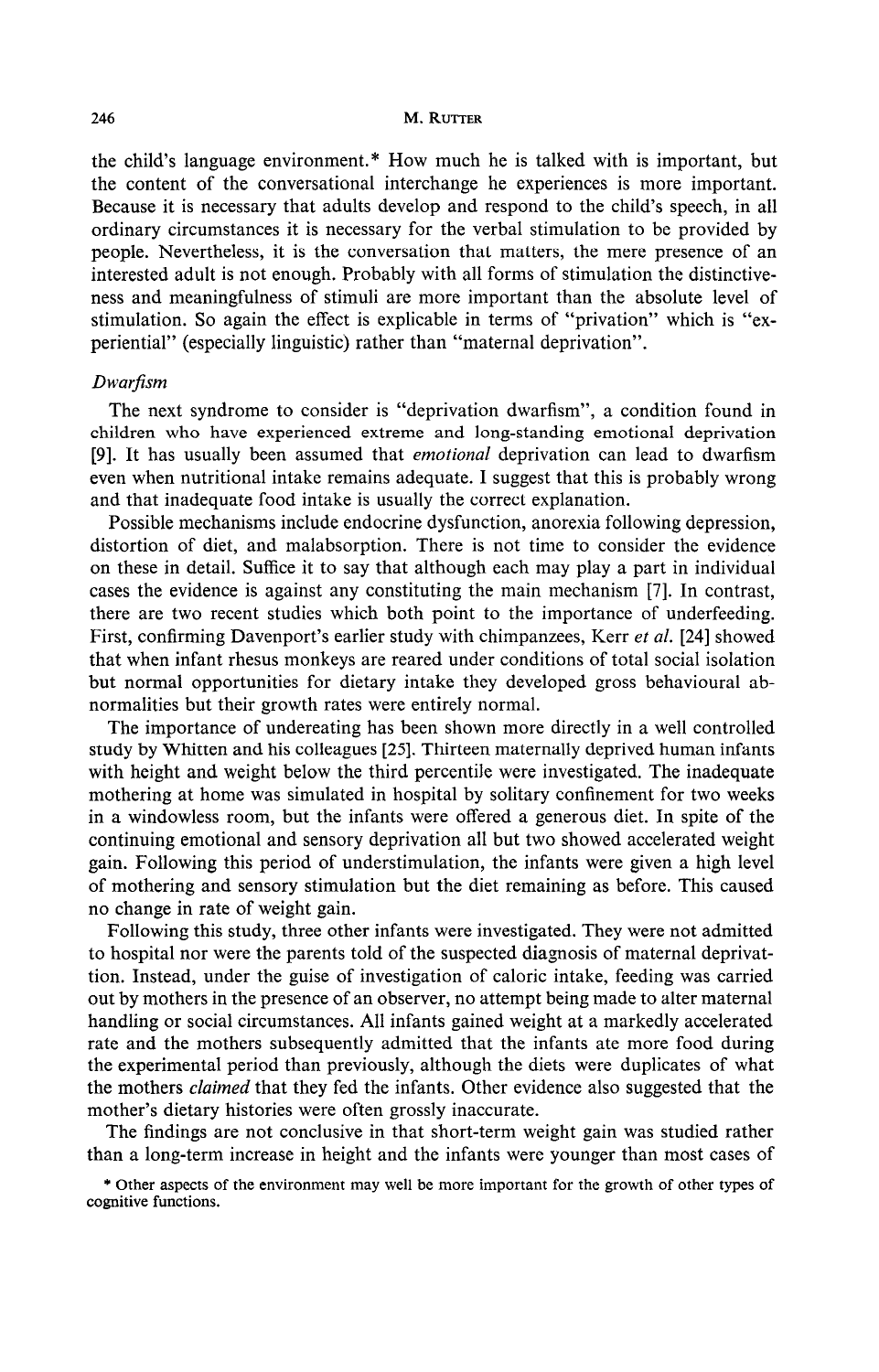"deprivation dwarfism". In individual children a variety of mechanisms may operate but the balance of evidence suggests that, overall, impaired food intake is the most important factor. The impaired food intake may be due to either the child being given insufficient food or to his eating too little because of poor appetite.

Again "privation" needs to be the term rather than "deprivation" and in this case the adjective should be "nutritional" rather than "maternal".

## *Delinquency and antisocial disorder*

The strong association between "broken homes" and delinquency has commonly been held to demonstrate the seriously deleterious long-term effects of disruption of affectional bonds [4]. However recent evidence suggests that this view is probably mistaken and that the harm comes from distortion of family relationships [16].

The relative importance of bond disruption and distorted relationships may be assessed by comparing homes broken by death (where family relationships are likely to have been fairly normal prior to the break) and homes broken by divorce or separation (where the break is likely to have been preceded by discord or a lack of affection). Several independant studies have all shown that the delinquency rate is much raised when the parents divorce but it is only slightly above expectation when one parent dies.

This suggests that it may be the discord and disharmony *preceding* the break (rather than the break itself) which led to the children's delinquency. If that is correct, parental discord should be associated with antisocial disorder in children even when the home is unbroken. There is good evidence that this is indeed the case. In children from unbroken homes there is a strong association between parental marital disharmony and antisocial disorder in the sons. Antisocial disorder seems to be a function of a tense unhappy and quarrelsome home-only incidently is it associated with family break-up as such.

The same conclusion applies to temporary separations. In our own studies we examined the issue with respect to separations of at least one month's duration [16]. Separations which had occurred as a result of family disorder or disharmony (usually break-up following a quarrel) were associated with antisocial disorder in the children. On the other hand, separations for other reasons (mainly hospital admission or a convalescent holiday) were *not.* Transient separations as such were unrelated to the development of antisocial behaviour; they only appeared to be so when separation occurred as a result of family discord.

As to the type of discord or disturbed relationships which predisposes the child to delinquency only very limited evidence is available. Our own studies suggested that both active discord and lack of affection were associated with the development of antisocial disorder but the combination of the two was particularly harmful. Any type of prolonged family discord was associated with an increased risk of antisocial disorder but a good relationship with one parent went some way towards mitigating the harmful effect of a quarrelsome home. In short, the findings emphasized the importance of good relationships in personality development but did not suggest that any one specific type of defect in relationships was of predominant importance. Furthermore, the harm appears to come from disturbed family relationships in general and *not* specifically from a distorted relationship with the mother.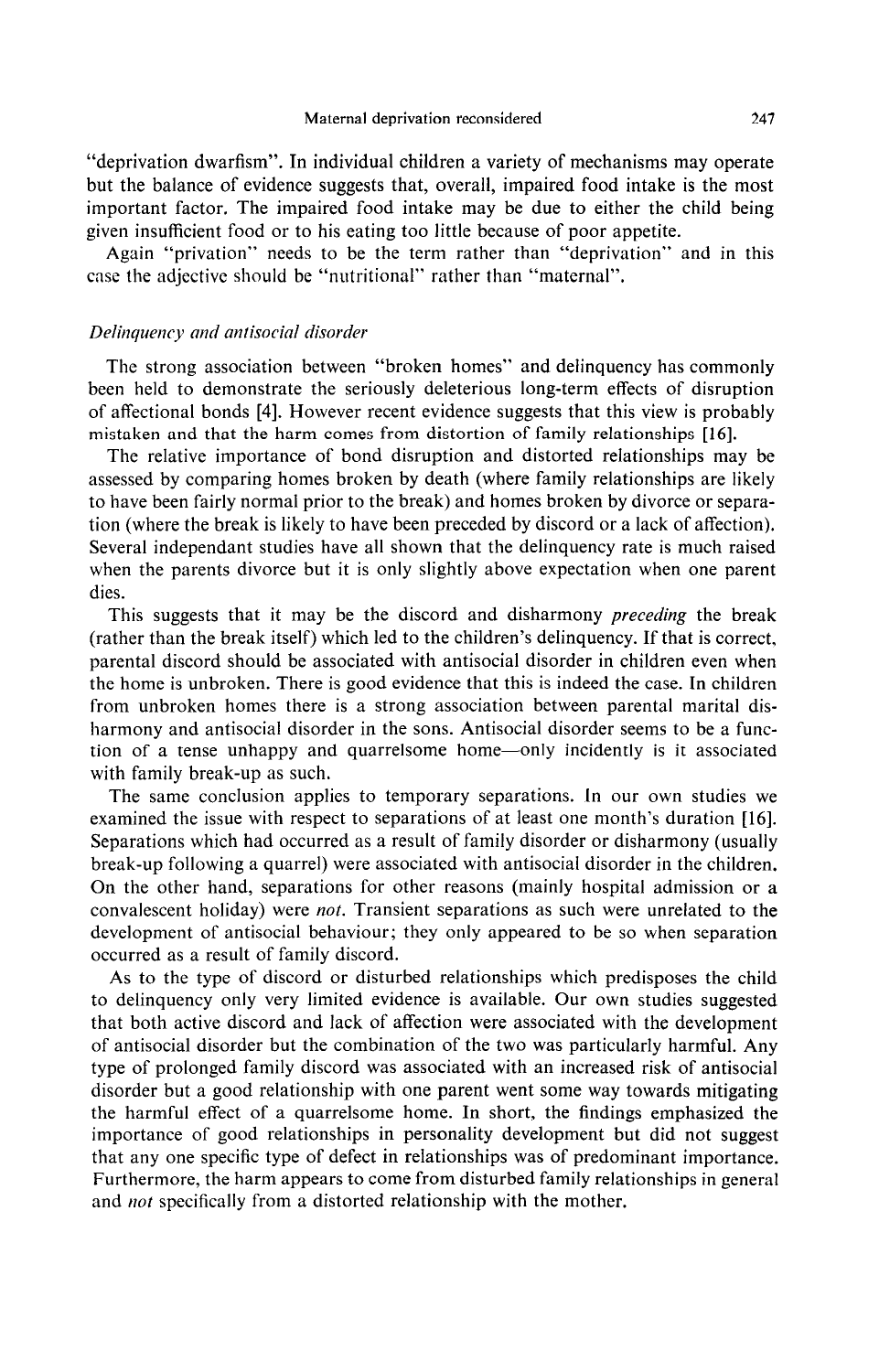In the case of delinquency, then, neither "maternal" nor "deprivation" seem appropriate terms. Rather, the association is explicable in terms of some type of "family discord" or "disturbed relationships".

# *Affectionless psychopathy*

The last syndrome to be discussed is that of "affectionless psychopathy". In spite of this being the condition first associated with maternal deprivation [26], it is the one on which there is the least satisfactory evidence. At first it was regarded as a common consequence of prolonged separation experiences but it is now clear that this is not generally so. This is shown, for example, by Bowlby's follow-up study of young children admitted to a T.B. sanatorium [27]. However, an examination of the findings of different studies suggests that the child's *age* is a key variable in this connection. Bowlby's original study of forty-four thieves suggested that affectionless psychopathy was particularly associated with frequent changes of mother-figure during the first two years. Perhaps the damaging experience is failure to form bonds or attachments, rather than any breaking of bonds. To examine this possibility it is necessary to search for environments which lack what is required for attachments to develop-this is provided by the old-style large long-stay institutions-and then to see what happens to children who spend a prolonged period in this environment during the phase of development when attachments normally form-namely the first two or three years of life.

There is surprisingly little known about children with such an experience but what little there is supports the suggestion that this may be the crucial factor leading to affectionless psychopathy [7].

Thus, Pringle and her colleagues found that emotionally stable institutional children had generally remained with their mothers until well after the first year and so had had the opportunity of forming bonds prior to admission. Similarly, the stable children had more often experienced a dependable and lasting relationship with a parent or parent-substitute after going into care. The results of a failure to form bonds may also be examined by studying children reared in an institution from infancy and then comparing those placed in homes before three years when bonds may develop more readily, and those not placed until after three years when bond-formation may not occur for the first time so easily. This comparison is provided by Goldfarb's studies which showed that the children who remained in an institution until after three years were especially characterized by an inability to keep rules, a lack of guilt, a craving for affection and an inability to make lasting relationships.

Further evidence is provided by Wolkind's recent study of children in care [28]. Psychiatric disturbance in these children took several forms but the characteristics of indiscriminate friendliness and lack of social inhibitions were a special feature of children admitted before the age of two years. This suggests that a failure to form bonds may lead to a particular type of disturbance.

No firm conclusions are yet possible from the patchy findings of these diverse studies. Nevertheless, the evidence is certainly compatible with the view that a failure to form bonds in early childhood is particularly likely to lead to attention-seeking, uninhibited indiscriminate friendliness and finally to a personality characterized by a lack of guilt and an inability to form lasting relationships. As a sub-issue it may be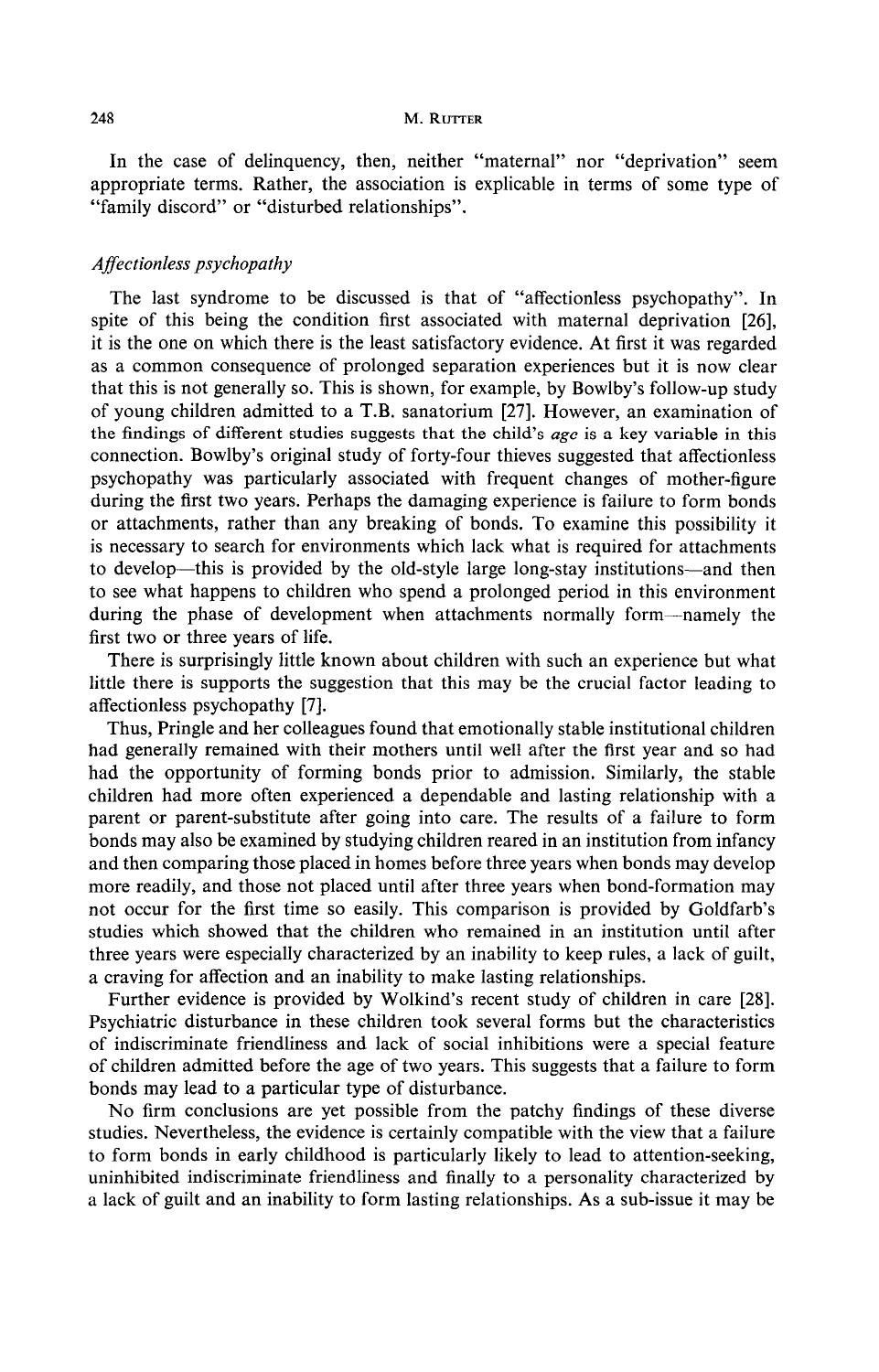asked whether the bonds have to be with the mother or whether any bonds will serve to prevent this harmful outcome. There is no decisive evidence on this point but circumstantial evidence strongly suggests that it is bond formation which matters and that in this context the bonds do *not* have to be with any particular person.

So with respect to "affectionless psychopathy", the term "maternal deprivation" is again rather inaccurate. It is a question of "privation" rather than "deprivation" and in so far as it is bonding which is crucial, rather than the mother, "bond privation" might be the best description.

### **CONCLUSION**

In the time available it has not been possible to consider all the various alternatives to the suggestions put forward here, nor has it been possible to outline in any detail the evidence upon which the arguments have been based. These have been discussed at some length elsewhere [7]. However, it should be evident that the concept of "maternal deprivation" is a complex one which includes a number of quite different experiences with quite different outcomes. Unless we make careful distinctions between these we are unlikely to make any progress in disentangling the various psychological mechanisms which are involved. Further research is required but it is suggested that the evidence to date indicates that the syndrome of acute distress is probably due in part to a disruption of the bonding process (not necessarily to the mother); developmental retardation and intellectual impairment are both a consequence of experiential privation; dwarfism is usually due to nutritional privation; delinquency follows family discord; and affectionless psychopathy may be the end-product of a failure to develop bonds or attachments in the first three years of life.

# **REFERENCES**

- I. AINSWORTH M. D. The effects of maternal deprivation: a review of findings and controversy in the context of research strategy. In *Deprivation of Maternal Care: .4 Reassessment of its effects.*  Public Health Papers No. *14.* W.H.O. Geneva (1962).
- 2. BOWLBY J. *Maternal Care and Mental Health.* W.H.O. Geneva (1951).
- 3. JESSOR R. and RICHARDSON S. Psychosocial deprivation and personality development. In *Perspectives on Human Deprivation: Biological, Psychological and Sociological.* United States Department of Health, Education and Welfare (1968).
- 4. BOWLBY J. Effects on behaviour of disruption of an affectional bond. In *Genetic and Environmental Influences on Behaviour.* (Edited by THODAY J. M. and PARKES A. S.) Oliver and Boyd, Edinburgh (1968).
- 5. **BOWLBY J.** *Attachment and Loss.* Vol. 1. Attachment. Hogarth, London (1969).
- 6. YARROW L. J. Maternal deprivation: toward an empirical and conceptual re-evaluation. *Psycho/. BUN.* 58, 459-490. (1961).
- 7. RUTTER M. *Maternal Deprivation Reassessed.* Penguin Books, Harmondsworth (1972).
- 8. **YARROW** L. J. Separation from parents during early childhood. In *Review of Child Developmenr Research.* (Edited by HOFFMAN M. L. and HOFFMAN L. W.) Vol. 1. Russell Sage Foundation, New York (1964).
- 9. **PATTON R. G.** and GARDNER L. I. *Growth Failure in Maternal Deprivation.* Chas. C. Thomas, Springfield, Ill. (1963).
- IO. VERNON D. T. A., FOLEY J. M., SIPOWICZ R. R. and SCHULMAN J. L. *The Psychological Responses of Children to Hospitalization and Illness.* Chas. C. Thomas, Springfield, Ill. (1965).
- 11. BERGER M. and PASSINGHAM R. E. Early experience and other environmental factors: an overview. In *Handbook of Abnormal Psychology* (Edited by EYSENCK H. J.) 2nd edition (in press) (1972).
- 12. **THOMPSON W. R.** and **GRUSEC** J. E. Studies of early experience. In *Carmichael's Manual of Child*  Psychology, (Edited by MUSSEN P. H.) 3rd edition. Wiley, New York (1970).